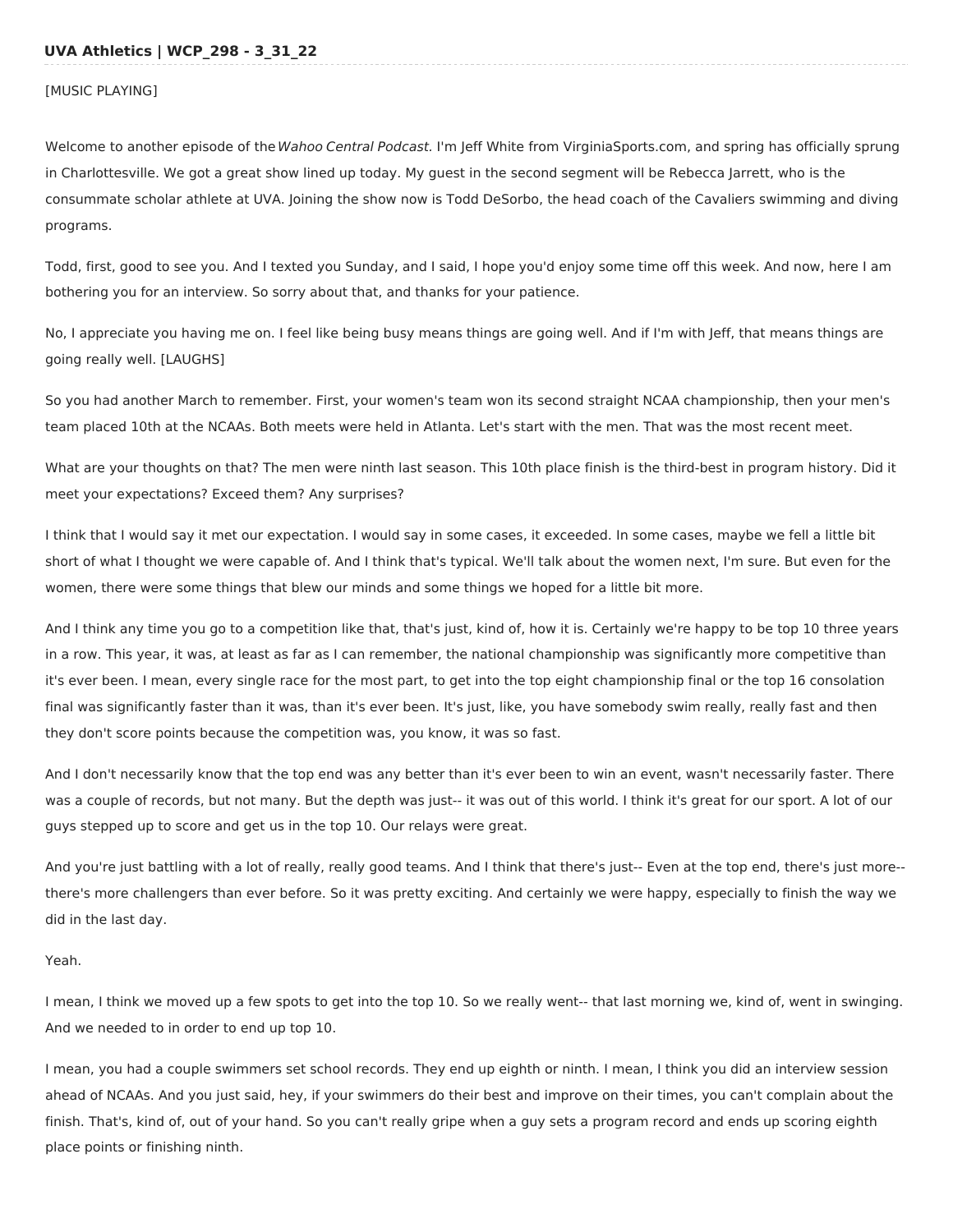Yeah, yeah. Absolutely. And our relays were that way too. We broke school records in both the medley relays. And both of them were-- I don't think we finished top eight either of them. But we went the fastest time in the history of our program. So and that's, kind of, like, what set out to do. Like, we don't worry about your place, don't worry about who you're racing. Let's just be the best we've ever been, and that performance will fall where it will from a placing perspective. And all that will shake out and take care of itself.

What was the overall, kind of, increased competitiveness of the meet? Is that related at all to COVID years for swimmers? And I mean, were there fifth year guys, who in normal times, would have moved on?

Yeah, I think it's a combination of things. I think definitely having quite a few fifth years stay on added to the depth certainly because obviously, they would have been gone. And so if you've got 5 fifth years in the top 16, then you can look down to the 21st time. And that's what we would have actually scored had they not been there. So that certainly added to it.

I think that adding back quite a few teams from the Ivy League. Arizona State sat out last year. Some other programs, a lot of midmajors, sat out last year. So from a depth perspective, you had a lot of teams and athletes that didn't get a season last year. So you come back with a little bit of a chip on your shoulder and wanting to have a great year and probably putting more into it than you ever have and obviously, getting better results from that perspective too. So I think those two things had quite a bit to do with it.

And then it's just-- I think once-- one team and/or one individual elevates things. You know, everybody does. It's like one of our guys said, and this was at ACCs, but it was funny. Connor Boyle, who's a first year, was swimming the preliminaries of the 50 freestyle. And Jack Akins, another first year, had swum in the heat right before him.

And Jack Akins dropped, like, a lot of time off his lifetime best. Swam really fast. And Connor Boyle saw it. He's standing behind the blocks as he's racing the very next heat. And Connor, after the race, he came over. He was like, well, I saw Jack go really fast. He's like, so I'm going to go really fast, you know?

### [CHUCKLES]

I think that each team builds on it and people just step up. And so I think that was really a big part of why it was so deep.

You mentioned Jack and Connor. They're first years. They were on the 400 freestyle relay with two second years, Matt Brownstead and Matt King. A number of the guys who scored for you are coming back. How much of a hit will you take to graduation, or will you have fifth year guys coming back? And when you look ahead to next season, it looks like you've returned a really good core on the men's side.

Yeah. We're certainly young again. We're only graduating three guys total. And all three of those guys were at NCAA. So they certainly made an impact. Justin Grender was top eight in the 200 backstroke, and Casey Storch scored in the 400 IM. We're going to miss their point certainly, but we're going to miss their leadership even more.

But strictly from a performance perspective, I don't know if we, like-- we will be-- even without those guys, we'll be better next year. We've got a great group of recruits coming in this fall. We have a small class, but they're pretty powerful. And then like you said, our 400 free relay that set a school record and was fourth in NCAA is first and second years. So the future's pretty bright. Those guys will keep developing and keep improving. And like Connor Boyle, for example, he just missed out on scoring. He was 17th in the 50 freestyle.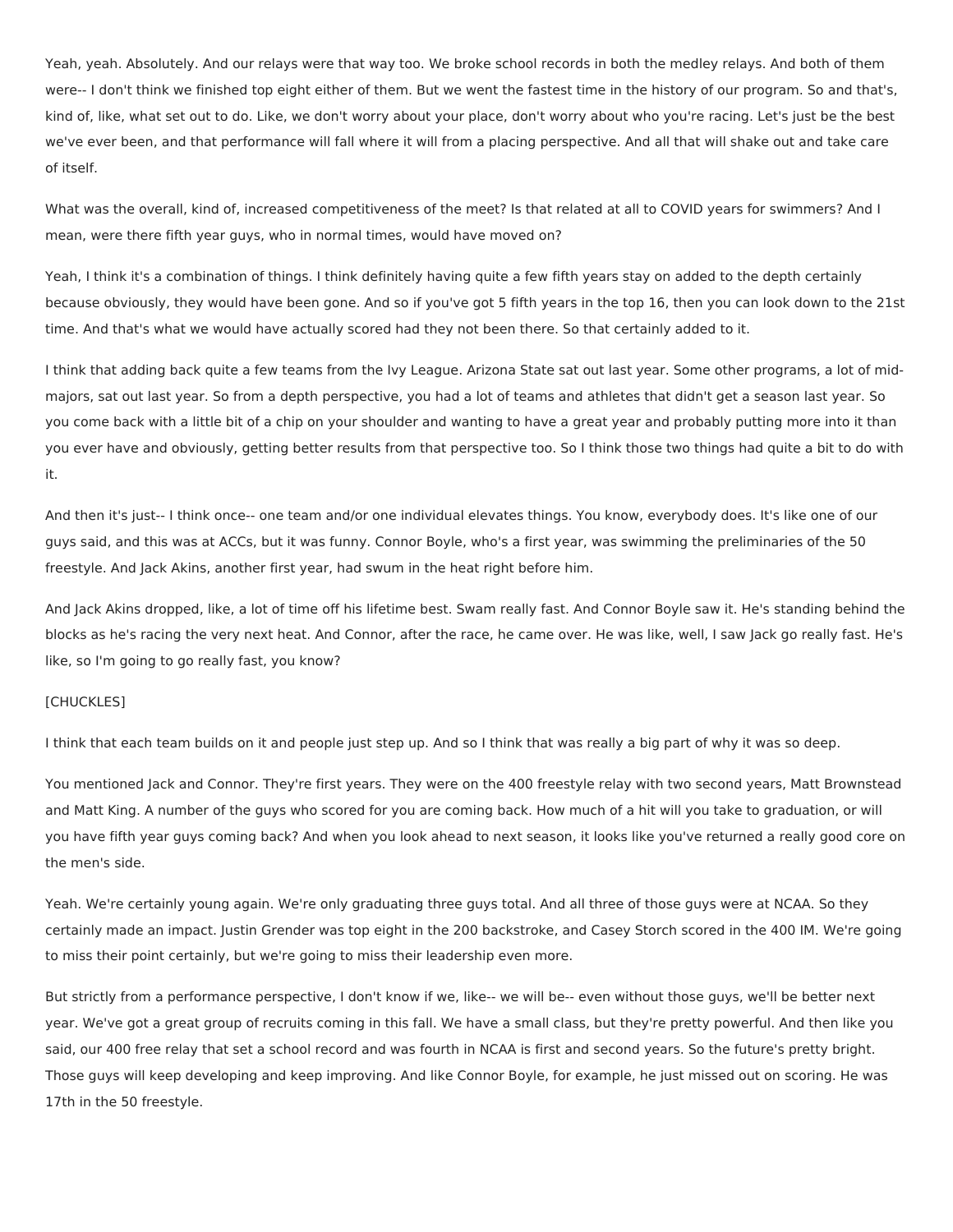So you got, like, with a little bit of improvement, which he should, he'll be in scoring position next year. Jack Akins can score a little bit more. All those guys just improve, will get better from that perspective, as well as the incoming guys. So I think our relays just keep getting better, and the team overall just keeps getting better. So I'm really happy and proud about how they did this year, and I'm certainly the first person that we look ahead immediately to the next year. And I'm really excited about next year as well.

The men arrived in Atlanta for their meet a day or two after the women went home from Atlanta after winning. What were your thoughts? I mean, obviously, it ended the way you wanted it to and the way a lot of people expected it to with Virginia winning going away. What sticks out to you about the women's meet this year?

I think the way, the manner, in which they won. I know last year we won by a pretty big margin. But again, I think that the competition was a little diluted last year because of COVID. And so we knew this year was going to be significantly more competitive. I think that the meet would have been a lot closer had our women not performed at the level that they performed at.

Certainly, the fashion in which they did it, the record-setting fashion in which they did it, was just mind-blowing. And the fact that the competition was significantly tougher all around, you almost had to break a record to win an event. I mean, there were, I don't know, seven or eight NCAA records out of-- Probably over half the individual races had NCAA records. A lot of the relays had NCAA records just to win.

And you could break a record and not win. I mean, Gretchen Walsh, right? She broke the existing NCAA and American record of 100 backstroke and got second. But I think to do that with that type of competition was just extraordinary. I see the men and women every day in practice. So I know what they're capable of and I watch them.

But when they actually do it in competition with the biggest pressure and the most stress and the highest expectations, and they actually perform and actually do what they're capable of, is just makes you really proud as a coach because you see their hard work and you really want that hard work to pay off for them. I mean, I was shocked. I was shocked at how impressive. They were. I mean, I knew they were capable of it. But for them to all do it all together, all at once. And the entire team, it wasn't just stars. It wasn't just the people winning and breaking records. The whole team was really on fire.

I mean, ahead of the meet, you expressed your confidence that the pressure of being the favorite would not affect your ladies and they would handle it well. Privately, were you as confident that that could have-- it did-- not it did not--

## [CHUCKLES]

It did not seem to faze them. You got at the first day. What, you won one relay, finished second in the other. So you got that start that you wanted and never really looked back.

Yeah. I mean, there's always a little bit of anxiety, I guess, when you go into a competition like that. Because you never know the first, like, what's going to happen on their very first race, right? I mean, you know they're capable. Even at NCAAs this year with the first night, with those first two relays. We won the 200 medley relay, but we were slightly slower than we were at ACCs. And then our 800 free relay was-- I don't think either of those two relays were as good as they could have been.

But I think that our team-- I think they were-- I think they were also a little bit anxious. And just to, like, get that first swim, those first relays out of the way. Even though they weren't-- they didn't break a record, they still won. Even though they didn't break a record in the [INAUDIBLE] relay, they still got second. And we, kind of, thought we would get second relay. So it wasn't, like, we were disappointed that we didn't win it.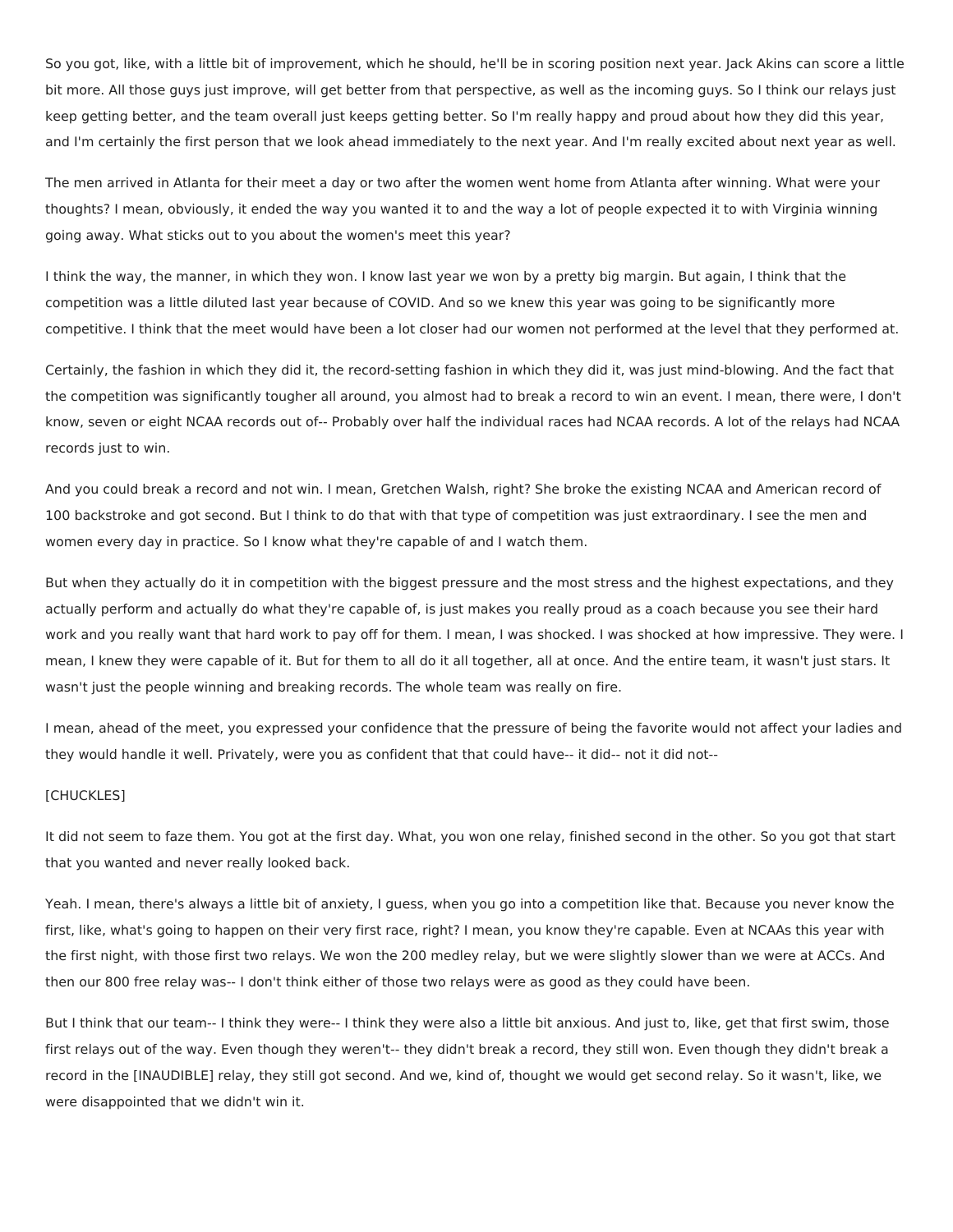So even after that, I was like, all right. I, kind of, told them if you can just be as good as you were at ACCs, we're going to be in a good position. And those relays were basically about as good as they were at ACCs, but they weren't significantly better. And that I think to a lot of them, was a little bit disheartening. But then what was mind blowing was the way they came out the next morning.

And the next day when you come out and Cuomo get second in the 500 free. Maddie Donohoe goes a lifetime best and scores. Alex Walsh breaks the NCAA and American record in 200 IM and Ella Nelson and Abby Harter had great swims and score. And then you get Kate and Gretchen being the two. Only three women ever have gone under 21 seconds in their 50, and they are two of them. Lexi Cuomo goes a lifetime best and then they win the relay. And so, like, I think they just needed to get the jitters out a little bit on that first night and then they were, like-- it was smooth sailing from there.

Yeah. Your swimmers won seven individual races in all. Kate Douglas got three, Alex Walsh got three, and her kid sister, Gretchen Walsh, got one. As a head coach, knowing how hard these swimmers work, how hard they train, the dedication it takes, how gratifying is it to see them rewarded with a national championship?

I mean, it's amazing. Because again, you see what they're capable of every day. We see it every day in practice. Everybody else only gets to see it once a year when they're at NCAAs or maybe ACCs as well, but to see them actually do it-- Take Kate Douglas and Alex, for example. Last year, each of them only won one national championship individually, right? And it's funny I say they only won one like there's a lot of-- most people don't win any.

But they each were probably capable of winning more last year, but they only came home with one. And Kate, for example, got second in her two other events last year. So to see them come out this year and just have a lot-- I think they both had a lot more confidence throughout the year. I think they've had-- And I think the Olympics probably helped with that. But to actually see them do it and accomplish it is pretty impressive, and especially again, against the competition that they were against. Because in pretty much all of their races, the second place person would have won last year, if not the third place person.

Take Kate's 100 fly, for example. You know, that was-- Honestly, at the beginning, she was not favored to win 100 butterfly. She was not picked to win the 100 butterfly by anybody. I don't even think she was picked to get top two. But that's because she had to beat the defending national champ and NCAA record holder. And not to mention that defending national champ is the Olympic champion, Maggie Mac Neil. And she also had to beat Torri Husk, who is the long course American record holder and was fourth at the Olympics 100 butterfly.

So she had to go through, basically, two of the best swimmers in the world to win that event. So and no different than Alex's 4 IM or 200 butterfly. It's really gratifying to see them accomplish the goals they set out to. And, you know, and then for Gretchen especially, because she's, like-- three races at ACC, she got second. And then her first two races at NCAA, she gets second. So to see her win in her last event, you know, it was just really-- I'm just really happy for her because she swam really, really well and had to win, but, kind of, stuck it out. After getting second, second, second, second, she's like Todd, I'm tired of losing. [CHUCKLES] I'm like, yeah, but look you're losing to.

## [LAUGHTER]

So Gretchen is a first year. Alex is a second year. Kate is a third year. Emma, I don't know how-- She's got three years of eligibility left. Do your fellow head coaches at UVA ever tell you they're jealous of the fact that you get your top athletes for four years, or maybe five with the pandemic. Because athletes this elite in football or basketball or soccer or baseball would probably be gone sometime before they graduated. I know it's the same across the board. So the playing field is level in swimming. You're not the only one who benefits. from this.

Right.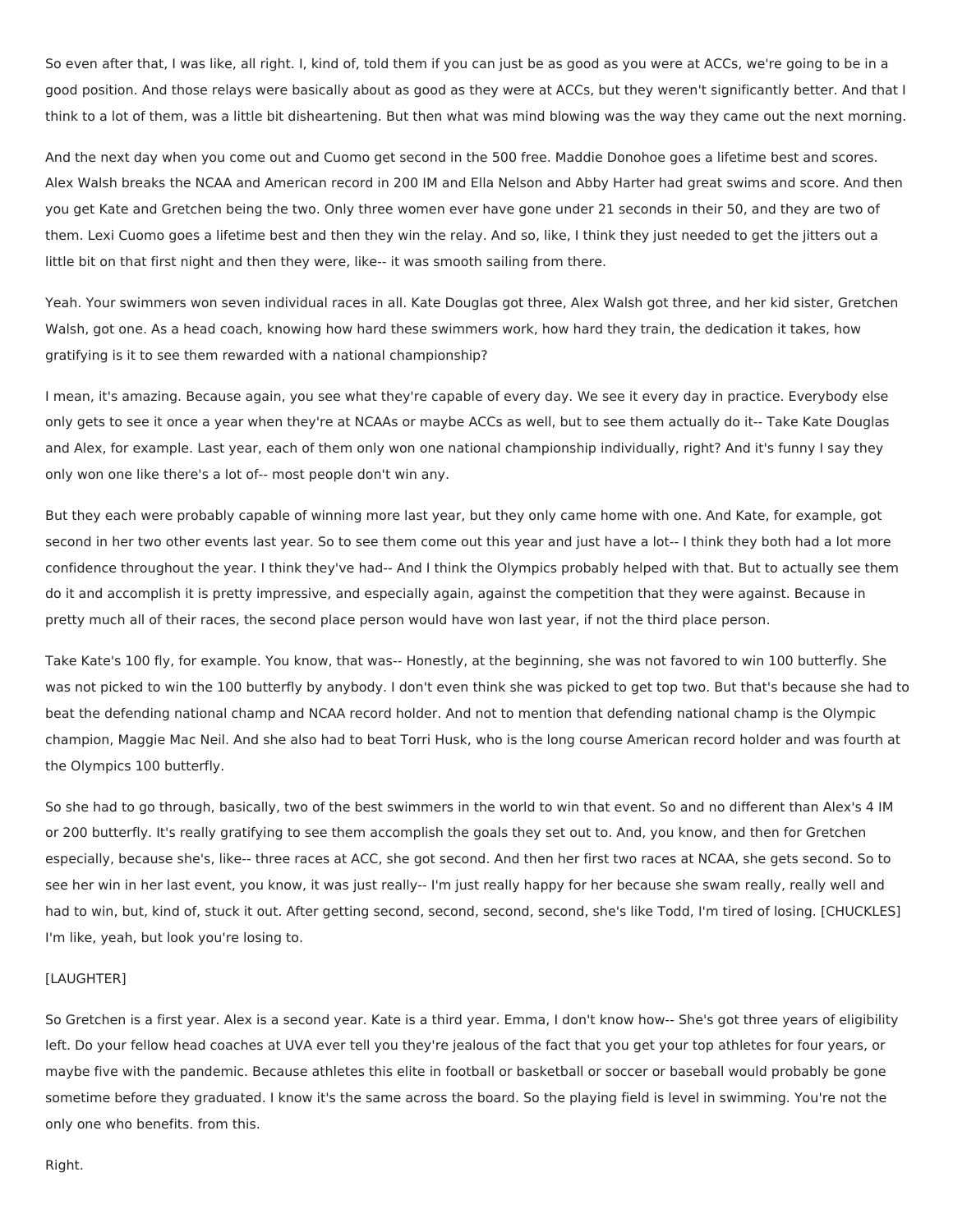But it's nice to know you're going to have Gretchen Walsh for four years and.

Oh, yeah. Oh, absolutely. All of them, you know? Yeah, I mean we're fortunate certainly that we've got them. But we obviously-- at some point, they're going to leave. So we've got to reload. [CHUCKLES]

Yeah. Looking ahead for the women. I mean, the swimmers that I mentioned, they have eligibility left. You go into next season presumably from a very good place, don't you?

Oh, yeah. Absolutely. I think, like on the women's side, we graduate two fourth years who were on our NCAA championship team. Both of which scored and both of which have been, like, our man, you know? Alexis Wenger got second 100 breaststroke. And she's been integral. She's on two American record-setting relays. Jessica Nava. And again, they're also captains. So replacing them and their leadership is probably going to be harder than their points and performances.

But fortunately, out of 17 women on the NCAA team, we're only graduating two. And then you've got the youngsters coming up that can continue to develop. And you have first years like Ella Bathurst, who was at NCAAs this year and just missed scoring. She won her lifetime best in the 200 backstroke, but just missed out on scoring. So she continues to develop and can move into a role to help us. And then we've got eight incoming first years this fall. We also have some great divers coming in. So I think again, on paper, we should be better next year than we are this year, which might be scary to some people. [CHUCKLES]

Yeah, absolutely. That's bad news for the rest of college swimming. Not every college program has the same coaching staff, one coaching staff for both teams. Virginia does. For you and your assistants, how grueling is this whole postseason stretch? I mean, I know it's exciting because this is what you trained for all year. But I mean, you go to Atlanta. You do that, you come back, and do it all again with the men. That's a long stretch of long days, right?

Oh, yeah.

Long days at the pool.

Yeah, it is, it is. It's pretty brutal. You know, but-- especially our staff, we love it. We have fun. We enjoy it. We're passionate about it. So it's like-- I'm not going to say it's like vacation because certainly it's stressful and exhausting. But we love every minute of it. So it makes it a lot easier to bear the long days and a couple long weeks. But it's two weeks out of the year. And it's the most exciting time of year as well. It's the busiest and most exciting. So it's just a fun time.

I asked you about this after you won the first team title last year. But how much do you think the stability and the continuity of your staff, having those assistants have been with you for the most part since day one here, how much does that help, do you think?

Yeah. I mean, I think it's huge. I think just the consistency and seamlessness from year to year has been really good. Especially each year, as with the coaches and athlete relationship, you get to know the athletes a little bit better. You get to know their needs a little bit better. You get to know the way they work mentally, emotionally. And so to be able to build each year upon the next one is pretty big.

And a lot of my coaches have full autonomy with their groups and with the athletes they work with and with developing them. So to be able to sit down at the end of the season and say, OK, with each individual in your group this is what we need to work on for the next year, we can focus on that through the summer and get a head start on it, it makes a huge difference. And they're all great people and a lot of fun to be around. And the team really enjoys all of them. So it just makes things easier.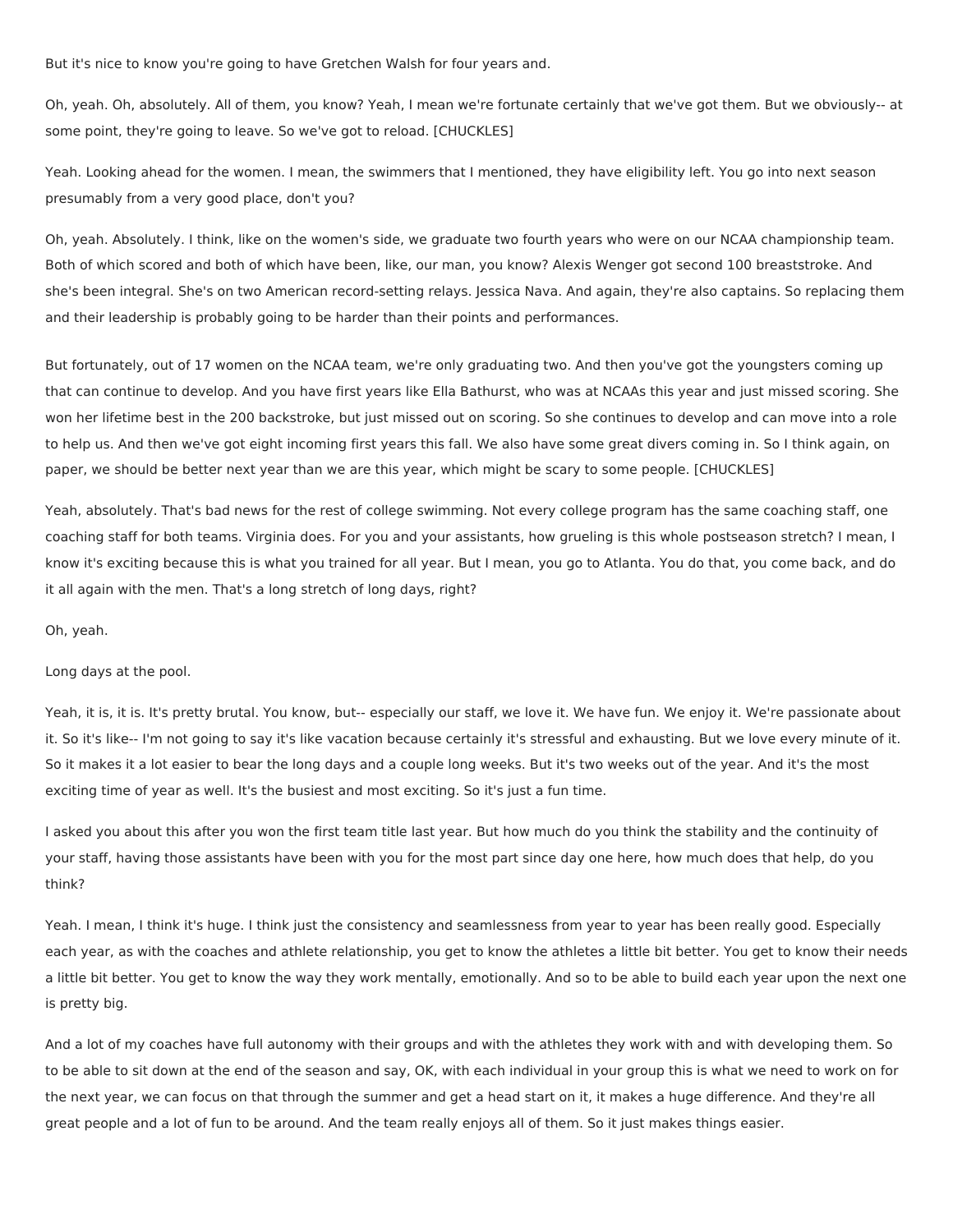I know you cannot talk, by name, at least, about recruits who have not yet signed their letters of intent. I know you have a pretty good idea who's joining the program this summer. When you go beyond that, I guess it would be the high school class of '23, '24. How is recruiting going? Are these championships and these top 10 finishes having-- I would imagine they have the desired effect on guys, men and women you're recruiting.

Oh, absolutely, absolutely. It certainly doesn't hurt, that's for sure. And I think even the success of the women has helped our men's recruiting. And obviously, our men's team has been successful too. And they have come-- the men's team overall have probably improved even more than the women have, even though the women are national champs. The guys just started pretty far behind.

But I'm excited about both teams going forward. And certainly, I'm looking real far ahead, OK? Great. So we've got Gretchen for three more years, but then she's going to be gone. So who's going to fill that-- who's going to fill that role? Who's going to fill Kate Douglas? Who's going to fill Alexis Wenger, who is graduating this year? Alex, Emma Weyant. So you, kind of, always have to be a little bit-- looking a little bit a year or two ahead just to make sure that-- I, kind of, have always said, I don't want to ever have to rebuild. We just want to reload.

Is the-- I mean, in a lot of sports the transfer portal has become a huge deal, particularly in men's basketball and football. Is it as active in swimming as it is--

#### [INTERPOSING VOICES]

I know you haven't taken a ton of transfers, but you've taken some key ones.

Yeah. I would say it's certainly-- I don't know that it's as active as football and basketball. But relatively speaking, it certainly is- it's as active or significantly more active than that system used to be. So yeah, I mean, there's a lot. There's a lot going on. You know, it's obviously easier to transfer now. A lot more people thinking about it. And on the swimming side of things, it's significantly more active now than it ever has been before.

Yeah. This is not an Olympic year, but competition at the top level never really ends. What's on tap for your swimmers and divers for the rest of this semester and then the summer before you reconvene as a team?

Yeah. So we've got to-- actually have a really quick turnaround. In four weeks, the last week of April, we have the world championship trials. So just like the Olympic trials, it's a qualification meet for world champs which has been canceled and put back on and canceled and put back on. It was supposed to be back in Japan. And it was canceled. And then it was rescheduled. So now it's in Budapest, Hungary, in mid to late June.

And so the world championship trials are that last week of April in Greensboro, which is great because we're really familiar with that pool. So we'll take a crew down there. And it's the same selection process as the Olympics. So the top two in every event and make that team. And the world championships is the second most elite competition next behind the Olympics. And it's really a stepping stone towards the Olympics. So it's a pretty big focus for our athletes and a lot of others around the country.

So we'll see how we do there. And then we'll have about a month, the month of May, and then we'll leave for world champs early June. There's, like, a week-long training camp in Croatia and then head to Budapest for about 10 days. So that's about a threeweek period there. Beyond that, the rest of our crew will be focused on summer nationals out in California at the end of July and just really trying to spend the summer to develop some skills that are going to help them advance their collegiate career heading into next year.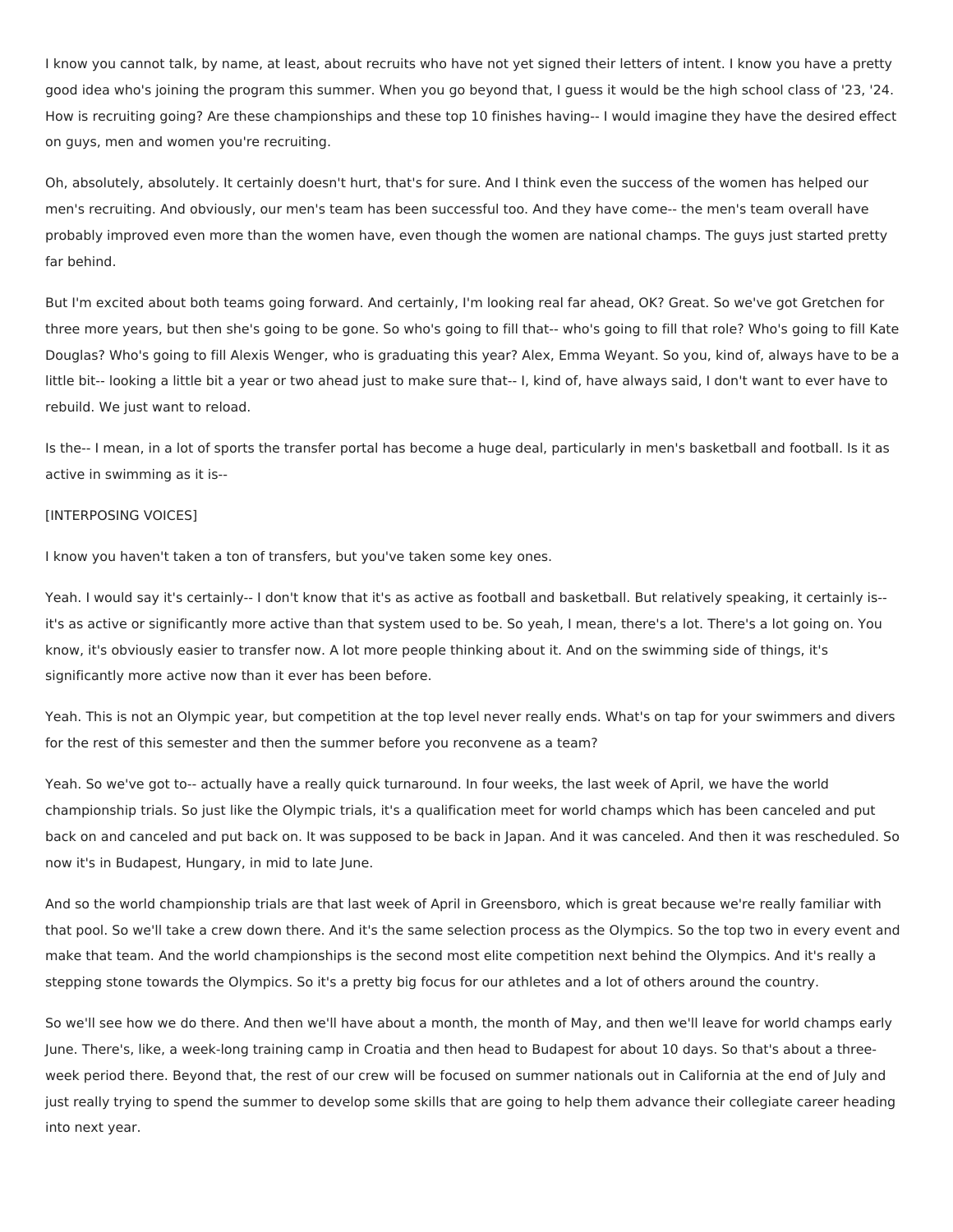And you're head coach of the women's team, right? The US women's team. Yes.

Yeah, yeah. So hopefully, we get some girls on the team so I'm not alone. [LAUGHS] And yeah. So I'll be going-- I'll be gone for three weeks this summer in June for that competition. So it should be fun.

Well, so much for the idea you getting a little bit of rest this spring. But I guess it's a good problem to have. It means things are going well. So anyway, well, I will let you go. I appreciate your time very much. And congrats on another great year. And looking forward to seeing what 2022/23 brings.

Yeah, thank you. Appreciate it.

All right. Well, we're going to take a short break and then we'll be back to talk with one of the university's most interesting undergraduates.

Hey, this is John Freeman, the voice of the Cavaliers. And with my busy schedule, the best way I've found to keep up with Virginia athletic scores, news, and fan contests is the UVA sports app. You can pick your sports preferences and never miss a final score or any breaking news.

You can also listen to all of our coaches' corner shows live on the app. All you got to do is go to the Apple Store or Google Play, and search Virginia Sports or UVA sports. Join the more than 50,000 Wahoo fans who are already using the UVA sports app.

OK. Joining me now is one of UVA's most talented and busiest student athletes. And that's Rebecca Jarrett from the women's soccer team. Hey, Rebecca. Great to see you again.

Hi, how are you?

So tell me, how many hours of sleep do you get on a typical night?

Seven. Seven to eight.

All right. Have you always been someone who's on the go and filling up her hours ever since you were a girl?

Yeah. Since I was young, I've always liked to do stuff. I've always been pretty busy. I think in my four years here I've definitely been super busy. But I think as I've gotten older, I've tried to be more intentional about the things I give my time to because you only have so much of it, whereas when I was younger, it was like, let's do one million things in five minutes.

Yeah. So first things first, you suffered a serious knee injury late last summer. Ended up missing the whole season. How is your rehab going? How much physical activity are you doing these days?

Rehab's good. I'm running mostly and lifting. Sort of, that phase of the rehab. So it's really just about getting the strength back. So I got hurt-- I had surgery in September, and I was on crutches for seven weeks post-op. So you lose a lot of muscle definition in that seven weeks. So now it's just really, really about building that back and getting that strength back to then be able to play and whatnot in the future.

What are the benchmarks you're shooting for? Like, what's the next box to check off in your rehab? And if all goes well, when would you be cleared to train again?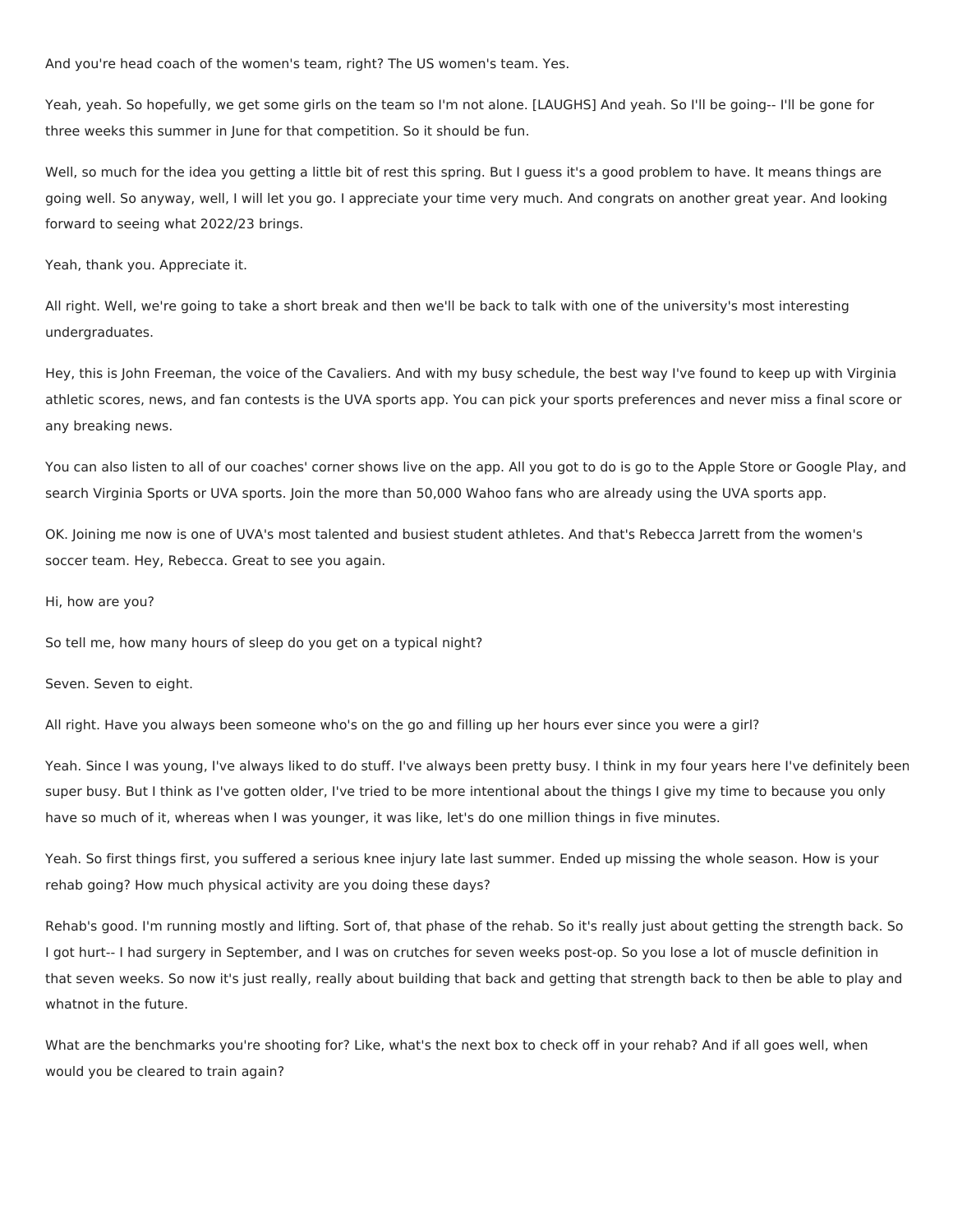Yeah. I set pretty short-term goals, like I said at the beginning, and I like to do it all at once. So if I have some pretty well-defined and pretty close objectives, I, kind of, shoot for those. So right now, like I said, it's about strength. Still trying to hit certain percentages of my max in the weight room, hitting a certain percentage of my maximum speed when I'm running outside on the field, things like that. So those are, sort of, like, the milestones that are in my immediate future. And then the goal is to be able to play and be back to normal, whatever that looks like, back to normal by pre-season time so.

What is a typical day for you like this semester? Are you around the soccer team much, or is your rehab and your training all on your own with athletic trainers?

This semester, I've been around the team a lot. In the fall, I really wasn't, and that was really difficult. I would spend a lot more time on the table in the athletic training room. So I would go and train at 3:45. I would go at around 3:00, and I wouldn't be done in there until 5:00 on some days. So the time when was in there, the team would be training or doing whatever.

So we didn't overlap much. I would be in the locker room in the meeting before the session and we would go our separate ways. Whereas now, I will go to the meeting before training, go in the athletic training room, do a couple of little things, and I'll go on the field during the training to get my running in. And then I usually will go back up and do some more stuff in the room. But I try and plan my running to be during training sessions so at least I'm running around the field or on the field or around the team at the times that they're out on the field.

Was this your first major injury?

Yes. I always say, if I'm going to do it, I'm going to do it big. So I--

Yeah, you did it big.

--started with a big one. [CHUCKLES]

#### [INTERPOSING VOICES]

Was it tough? I know you-- I don't know if you were at every game, but I'm sure you were at as many as you could attend. Was it tough being a spectator, particularly in the NCAA-- during the NCAA tournament games when your team needed you all along but really couldn't use you at that point?

Yeah, it was definitely a big adjustment for me. The first couple of games, I was still a fall risk. So I was on crutches, but I had a full brace, and I was very limited mobility. So I would watch-- I also couldn't stand up for very long, I would watch the game up in the press box, like, at the top, the home games, at least, like, at the top of Klockner so I could sit down, but I could also get up and move around if I needed to and not really get in anyone's way. So usually I sit up there with my mom or my dad, or both would come up and watch with me from up there. And then later on, once I was a bit more mobile and it was a little bit safer for me to be on the sidelines, I was there.

So I was at every home game except for one. We played Penn State right after I had surgery. So I was still in the hotel room with my mom. But other than that, I went to every home game. And I traveled a couple of times where it was feasible and possible. But sometimes, the traveling wasn't great. To be sitting on the bus and not being able to my rehab at home wasn't great. So I didn't go to every game, but I went to as many as I could. And it was definitely difficult, especially at the beginning when I couldn't do anything at all.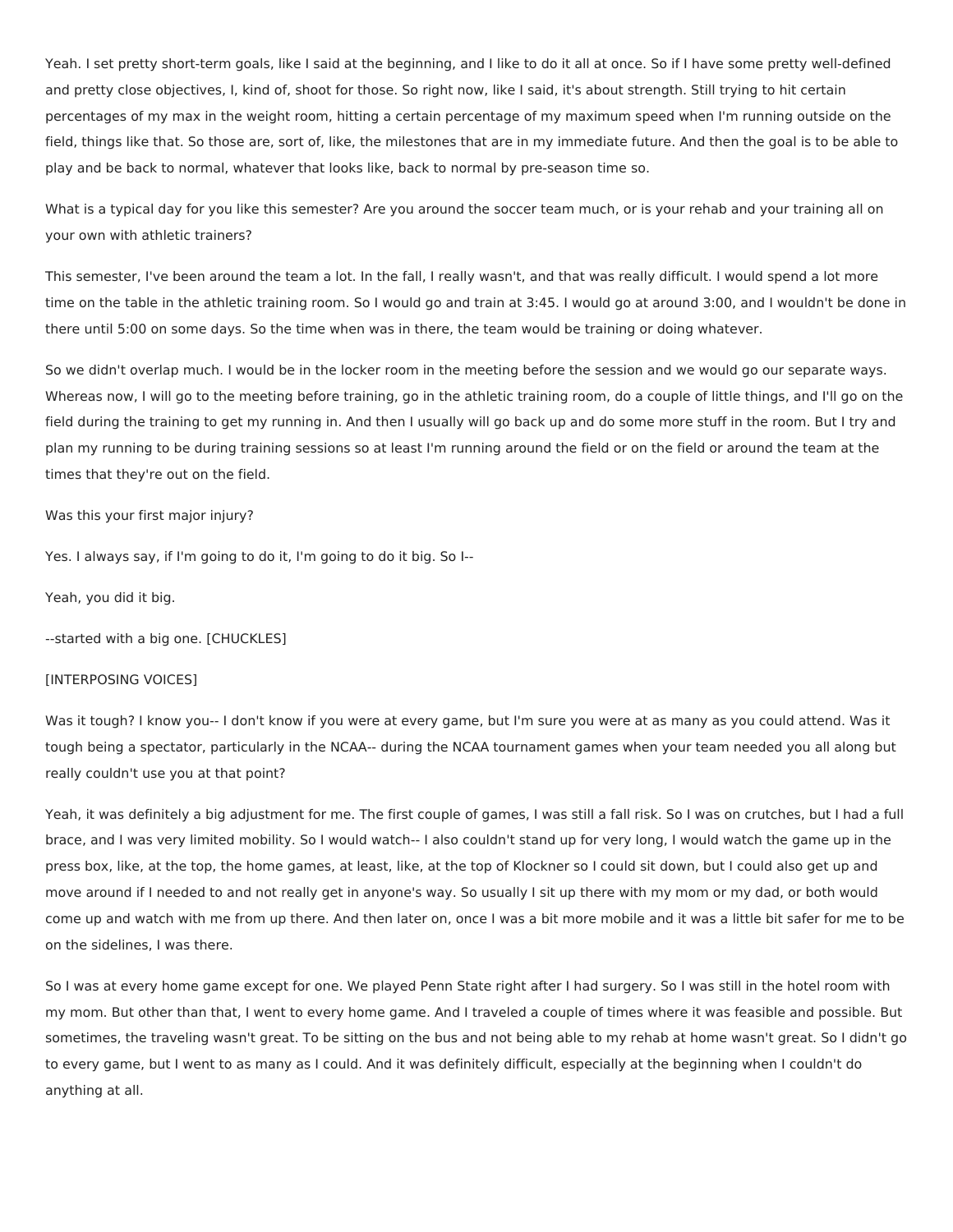I would just stand there and watch. And I couldn't help them shag balls, or I couldn't do anything at all. I was just standing there. So I felt, sort of, like, a piece of furniture, you know? I just don't really do anything. So at the beginning, it was really difficult. But that super and limited time was relatively short in the grand scheme of the season. So near the end, I would be on the field during the warm up. I would be in some way involved. I wasn't doing anything. But, like, get people water or, like, doing something which was very helpful for me to have a role even though it wasn't obviously what I had been used to in the past seasons.

Knee injuries unfortunately, are not uncommon in women's soccer and women's sports. Have you leaned on any teammates who have dealt with similar setbacks?

Yeah. I have more friends than I would like to that have had the same or very similar injuries. So I've definitely gravitated towards those people, especially in things like going to games. It's a hard thing to articulate why it's unpleasant because I'm happy that we're playing, I'm happy to be at the game. But there's also a part of you that's a little bit unsettled.

So someone who's had the same or similar injury can, kind of, relate to that. So that was really nice. And it's unfortunate that I have so many friends that have done it, but I do have quite a few. And then on the, sort of, not on my team. But being in the athletic training room, spending as much time as I do in rehab, there's a couple of other people in there who have relatively longterm or similar injuries to me. So you, kind of, bond because we're together a lot. So I would say there is a pretty-- unfortunately, there's a pretty big community of people that have or can relate to the same experience.

So athletes who have gone under, have had to deal with injuries, and have been sidelined sometimes say that they've turned it into something of a positive experience because there are things they learn about their sport when they're watching that then they can apply when they return. I mean, have there been any benefits in that regard from being a spectator and watching the team and watching your teammates that you think will help you when you get back on the field?

Yeah, definitely. I think especially at the beginning, sitting up in the press box-- I've never been up there. I went once on my official visit when I was, like, 15. When I first came here, I did the whole tour and I went up there. But I'd never sat up there and watched the game. And that vantage point of being somewhat of a bird's eye view is an awesome way to watch a game. If I could watch a game from up there every time, I would.

So getting that view. And to also be-- usually, Jaime would be next to me or someone on our staff would be there. So I would be listening to what they were saying and what they were taking note of. So that view just in and of itself was very valuable. And there were things that I had seen in the run of play that I wouldn't have if I was on the sideline, let alone on the field. So I think there's a couple of little things that I can glean from that. But I think I've learned more about myself as a person in this time period than I have or will as a player, at least at this current stage of it.

## What have you learned?

I think-- like I said at the beginning, I've always been a go, go, go kind of person. And when this happened, it's stop, stop, stop. There's not a lot of stuff that you can do when you are on crutches. I couldn't drive for six weeks, seven weeks. I had to rely on other people. Had to ask for help all the time. And I typically am not someone that likes to do that, or I wasn't used to doing it. And at the beginning of this, I had no choice. It was either ask for help or-- there is really no or. There's no alternative.

So I think I got over that pretty quickly. I had to survive. I think I learned the value in asking for help and leaning on other people. This is also very much so uncharted territory for me. So again, in the same vein, being comfortable to ask for help is something that is relatively new to me. I also had to take up a different, sort of, leadership style. And I think I'm-- in a normal season, I am less vocal and more a lead by example kind of person.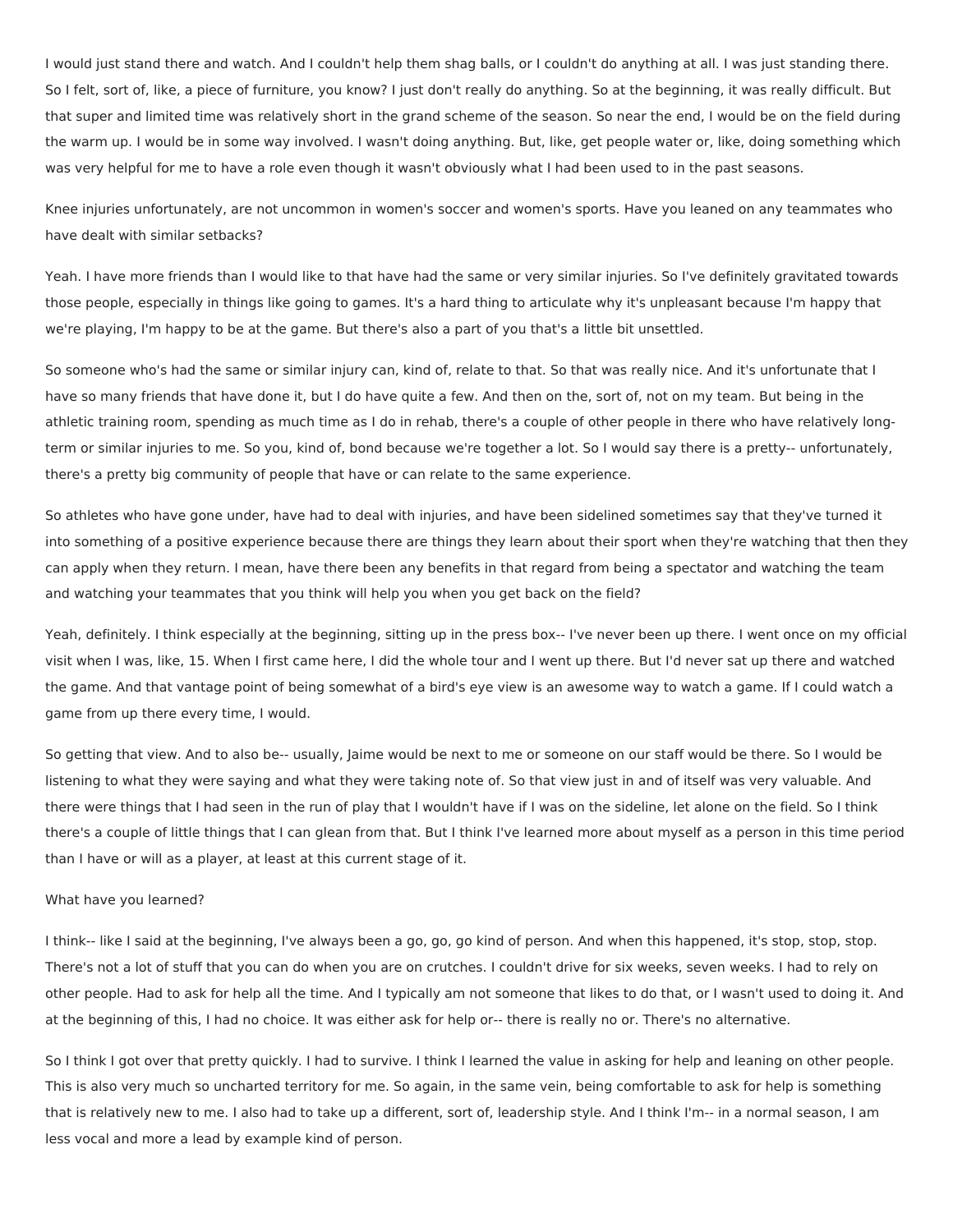I don't necessarily say much in training before and after. My mouth doesn't stop. But actually, during I'm not typically someone who's super vocal. And I think not being able to play, the only thing I can contribute is my voice, really. So that's been something I've had to amp up. Because like I said, I'm not obviously playing. So if I'd like to contribute something, that's really the most direct and tangible way I can do it. So things like that that are newer to me that I've been trying to focus on or trying to work on or improve on in this time.

There has been a significant addition to your resume, which was already impressive. You are the creative director and co-founder of UNCUT at UVA. For listeners who are unfamiliar with this endeavor, can you explain whatUNCUT is? What prompted you to get involved?

Yeah. So UNCUT started at Chapel Hill at UNC. So for them, it's a non-profit, and here we started it as a student organization, which is essentially the same thing. But it's basically, it's similar to things like the Players' Tribune where it's essentially a firstperson journalism by student athletes that share a range of things. So current stories we have are about injuries, mental health, things like that. And there are some that are coming down the pipeline that are more lighthearted and fun and about personal passions and projects of student athletes.

But it's really anything that a Virginia student athlete wants to share beyond their athletic experience. We create a space for that. And it's been a really cool way to, one, meet new athletes I've never met before, but also, sort of, emphasize the fact that these are super-interesting and dynamic multifaceted people that sometimes, press or just the nature of, sort of, your life here, you don't get to see some of the more niche parts of the experience. So it's been a cool way to highlight that and shed light on some really cool people, and also share really impactful, sometimes really sad, stories where people have grown or learned a lot, which is really awesome.

So how do you get the word out? We have 27 varsity teams here. How do you get the word out to your fellow student athletes that this is a platform on which they can share their stories if they're interested? And how are you getting-- how are you spreading the word in your community?

It's a hard balance because there are some people in my personal network, or people that I know, friends of friends, or teammates, or whatever, who I know would have a really exceptional story to tell. So the first phase is balancing. Is it appropriate for me to ask you to share? Are you going to come to me anyway? Sort of, balancing how do we get that ball rolling.

Because I would never want to put someone in an uncomfortable position. Like, oh, Becca asked. I have to do it. Because like I said, some of these are super personal. So I would never approach someone like, hey, you have this traumatic event. You want to write about it? So it's, kind of, a balance of figuring out who I can approach and who we can't.

The rest of it we really just let it happen naturally, and we're really trying to figure out some little, like, social media and promotional stuff to continue to get the word out there so people know it's a space they can come to. But we really prioritize letting people come to us. We don't interview anybody. If you halfway through say, actually, I don't want to publish this. It's gone. No one will ever see it again and we will never bring it up. So it's really just a matter of letting it grow organically just because of the nature of the work.

So you are listed as co-founder. Who are your fellow co-founders? Who else is, kind of, in the leadership team of this group?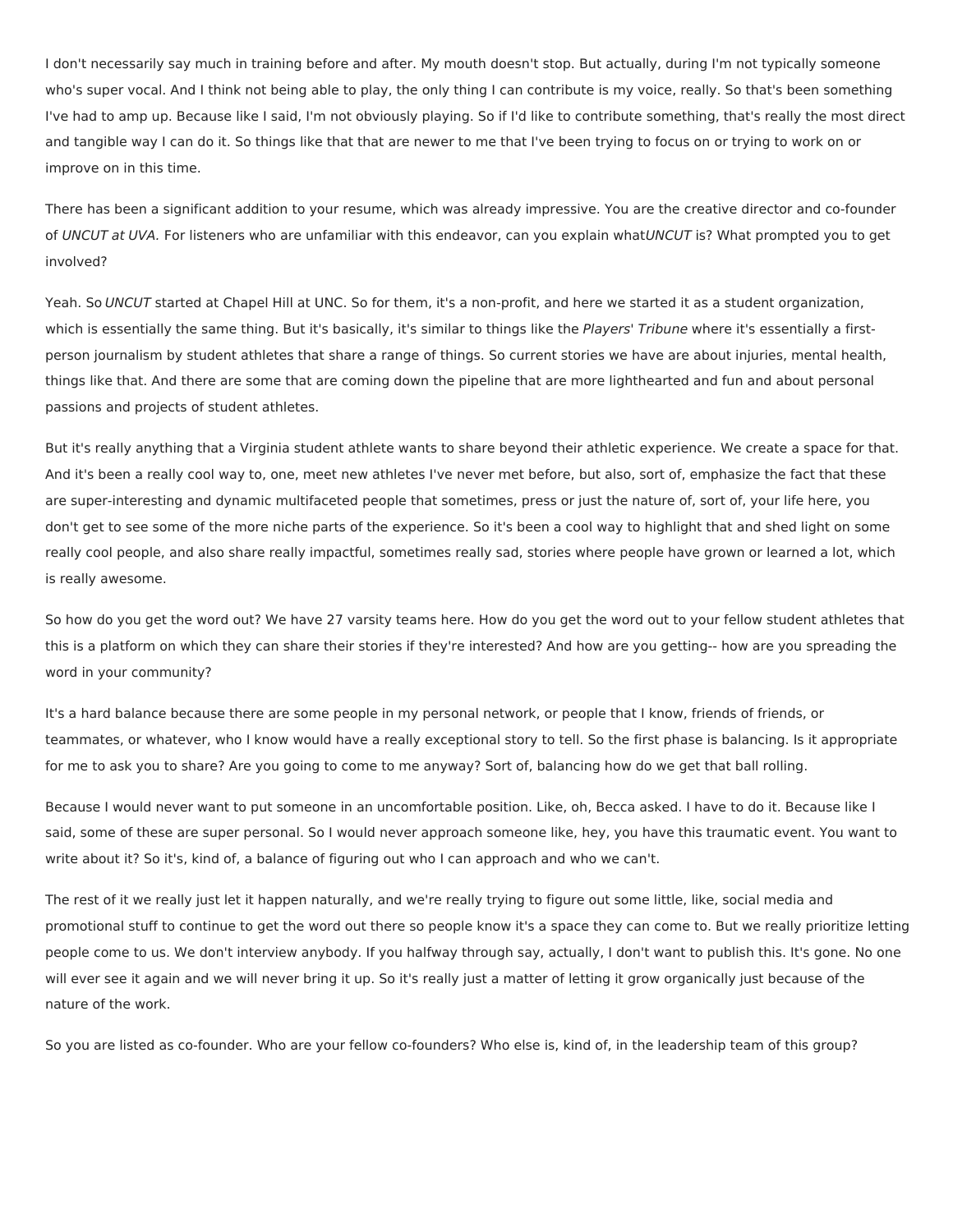Lacey and Lachlan, both of which are on the soccer team as well. And it was actually the two of the really started this thing. It was their idea to bring here. Lachlan has a friend who was involved at the original UNC one. So it was her idea, and they approached me about helping them figure out some logistics and get it off the ground. So I came in the very early stages of them figuring out what was up and what was down. The three of us figured it out from there. But it was their initial initiative. And they asked me to help them. And that's kind of how the leadership portion of this, forum. But it was definitely the two of them who brought it here and had the idea.

So when you launch any kind of new project, it's inevitable that things will come up that you hadn't planned on, and maybe there's more work than you thought. Has that been the case where there's more--

Yes.

--more details than perhaps--

Yes, it's more everything. It's more work. It's more time. But it's also more fulfilling than I really had anticipated. From the time they approached me about the idea to the time our first story went out last month was over a year. And in that year, it was building the website and finding people to take photos and people who are interested in marketing, people who are knowledgeable at SEO. I mean, like, the most random assortment of people that we could pull together to be a part of it. We had people come and go. Some people that were initially interested and then fizzled out. People that weren't initially interested and then amped it up.

So just managing personnel was something that we weren't sure how it was going to work. There was also a couple of small logistical things like having meetings during the peak of the pandemic. How do we figure stuff like that out? How do we navigate compliance? How do we make sure we're not getting in trouble?

All of those smaller things that we didn't really anticipate. In my head, it was, sort of, like, make a website and boom, done. When it's-- that is not what happened. So in that year, there was a ton of small and large things that, kind of, I wouldn't say derailed us, but, sort of, reframed what it is exactly that we're doing and how we're going to go about it. So, yes. A lot more than I thought at the beginning.

You are a gifted graphic designer. Are you in charge of the design of the website, and do you get to put your talent to use in that area?

Yeah. So I did design the website. The Chapel Hill branch, the originalUNCUT, shared a template with me, and I ended up reworking most of it and taking a lot of those elements out. Kind of, repurposing them. But they gave me a basic template to work on a website. They built this site.

But we do have another graphic designer whose name is Jack. And he's a first year here who is spearheading that. I have set visually what the things are going to look like. So the, sort of, overall identity of UNCUT at UVA I did establish, but with a lot of help, of course. But he actually does the implementation. And the actual designing in the day-to-day, I don't do that. If you need help, I will happily help him. But he's, kind of, running point on that.

I have no doubt that fellow student athletes will be among those who read these stories and identify with a lot of what's said. You're also hoping to reach the portion of the student body that's not involved in athletics to maybe show that you are not a onedimensional group and that there's more to you and more to your stories than just sports.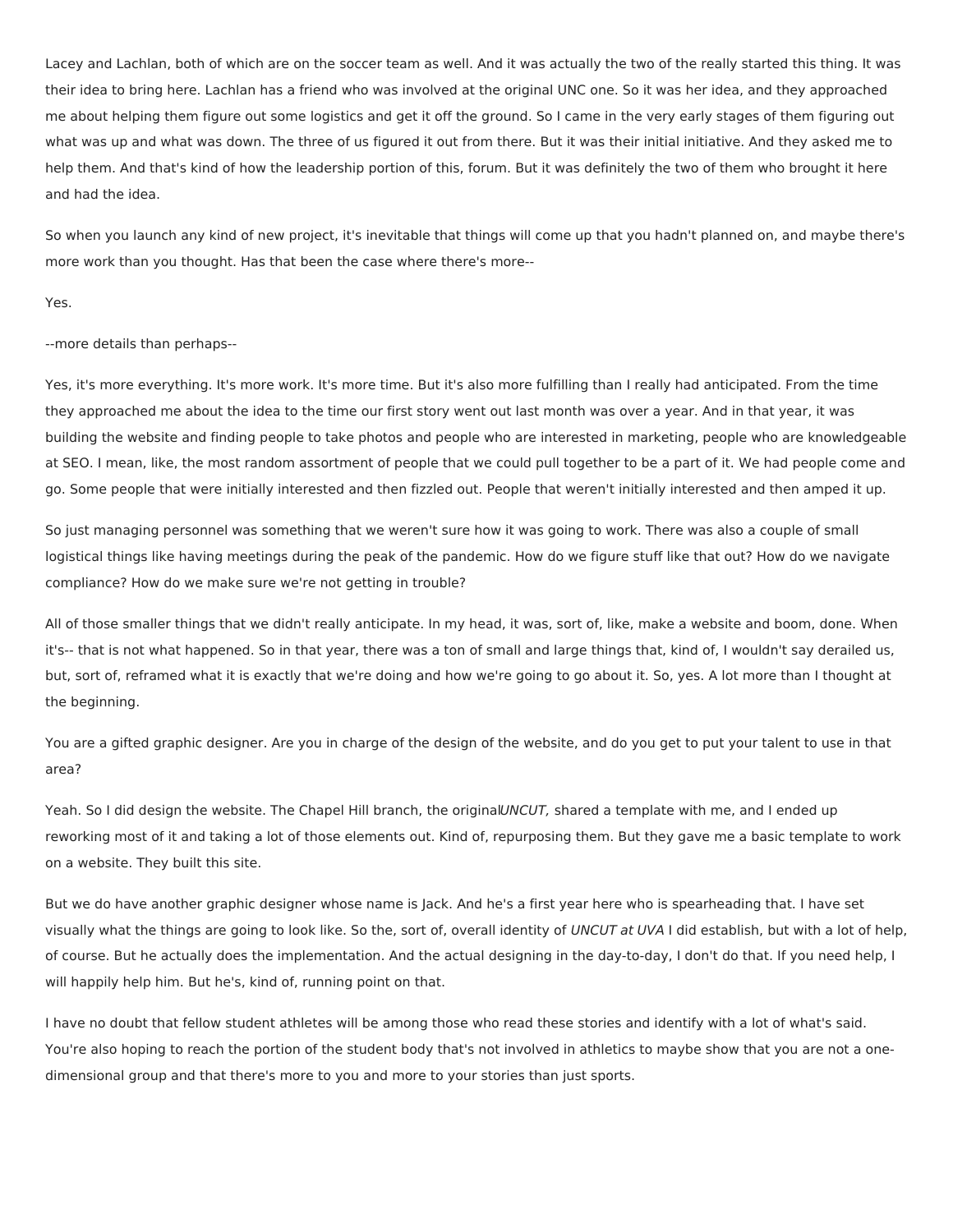Yeah, that would be the goal. We do have a couple members of our team like Jackson, who I just mentioned, a couple of others, who are not student athletes. They are students here, but they're not athletes who are involved and who have been really great in helping us bridge that gap. I think one of our-- one of many, but one of our larger objectives is to bridge that gap in a sense and be able to, yes, be a community among athletes, but a community that touches other facets of the university, including the nonstudent athlete population, including administration, including parents. There is no real target demographic here, just humans. And I think that's been pretty important to us. How do we navigate that and how do we spread the word beyond our immediate circle is definitely the goal.

In February, you were one of three student athletes from UVA named as recipients of the Weaver-James-Corrigan scholarships from the ACC. The others were Courtlynne Caskin from women's lacrosse and Owayne Owens from men's track and field. The award is worth \$6,000 to each of you and it goes to seniors who quote, "have performed with distinction in both the classroom and their respective sport, while demonstrating exemplary conduct in the community," end quote. First, congrats on the scholarship.

#### Thank you.

This is your fourth year at UVA. I know you have a number of things going on academically in terms of majors, minors. Where are you academically in terms of the degrees you're pursuing?

Yeah, so I'm in my last semester of my undergraduate degree. So in May I will graduate. And then I'll be here the following year doing a master's program, which I started last fall. So I'm in a little bit of a transition period. So last semester, I took one class from a master's program and this semester I'm taking others for it. So it's, sort of, like, a four plus one, kind of, program. Because I'm obviously, already a student here, it's, kind of, easier to seamlessly integrate both the undergraduate and graduate program at the same time. So I'm finishing my undergrad, but also starting my master's program.

OK, your bachelor's degree will be in what? Media studies?

Media studies and American studies.

OK. So you've got a double major. You also have a minor, right, in--

Yes. Social entrepreneurship, which is in the Batten School.

OK. And then your masters will be in--

Media studies as well.

All right. Whenever your soccer career is done-- under basically, the, what do you want to do when you grow up, question? [CHUCKLES]

How much time do you have for me to answer?

#### [LAUGHTER]

I think in an ideal world, if I could pick my dream job, it would be something in an ad agency setting. I've always really been interested in advertising, I think, since I was younger. I think people turn the TV off and mute it when the ads come on. I've always been someone that's like, make it louder, I want to watch. So I've always really gravitated towards advertising. A lot of the stuff I do study now in undergrad is, sort of, marketing is advertising related. So I think that foundation has been laid. And I don't know what my ideal job title would be, but I know that's the industry that I want to end up in. And I've done a couple of internships and things to, sort of, help me parse through that.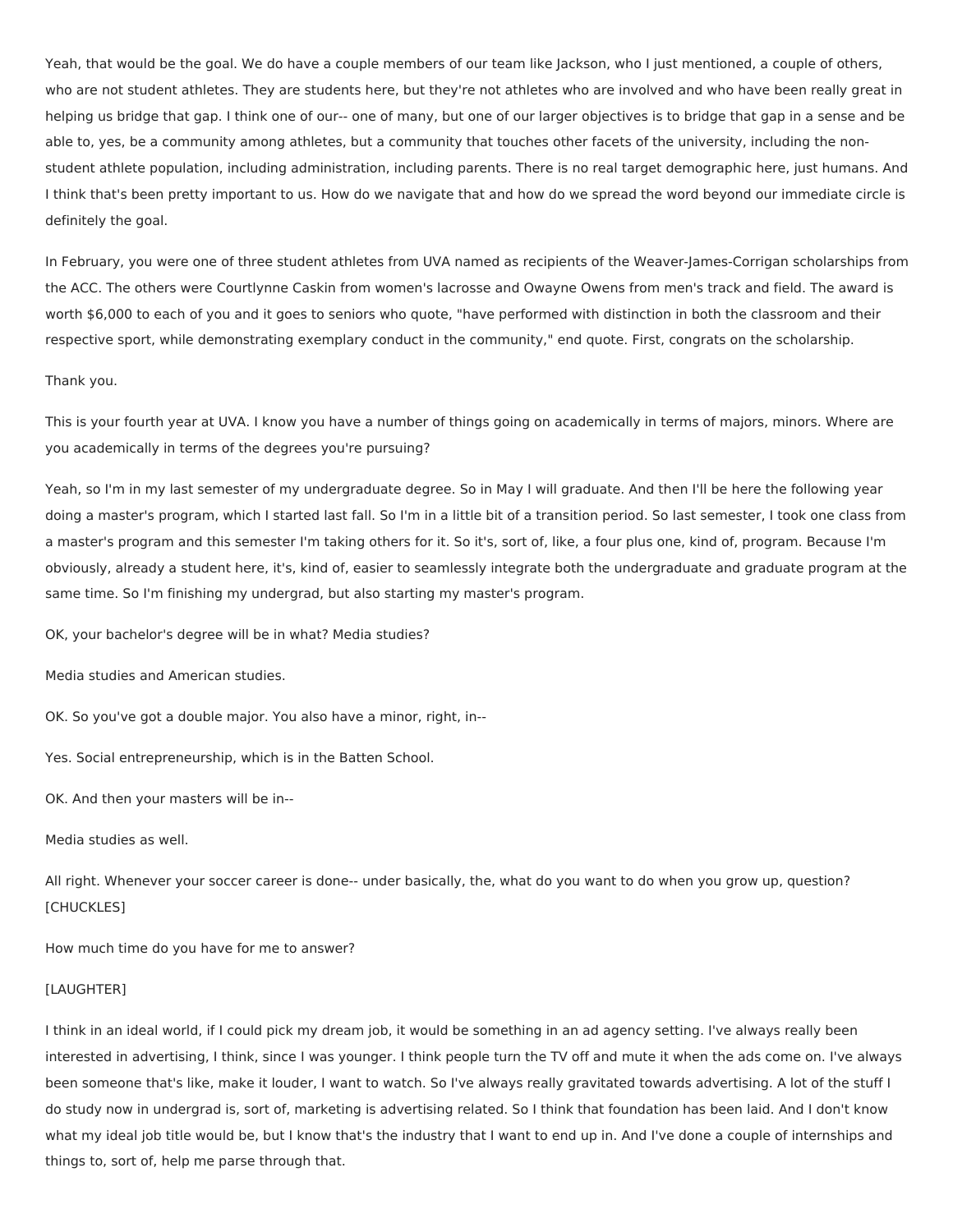You have been, and perhaps still are, a fellow in the Meriwether Lewis Institute for Citizen Leadership. Is that an ongoing deal?

Yes, it is. So the bulk of it was in the summer previously, but it's an ongoing thing. And actually, one of the people I've mentioned who's a part of UNCUT who is not a student athlete, I met her through MLI, and she's been awesome. So it was a really great experience for me. And I think I met a ton of people that I would have never met in any other capacity. And that's, sort of, like, what I was saying before.

It's been important, especially with UNCUT, to figure out how to reach these groups. And I think from just a personal standpoint, that was a really cool experience to meet people and interact with people. Yes, it was primarily through Zoom, but meet and interact with people who now I do see in person that I would have never met. And those are leaders from across grounds. Whether those are people that are in student council or have their own student group. It was just a really wide range of diverse folks which is really cool.

You have hosted a podcast with your soccer teammate, Claire Constant. You did an internship with Morgan Stanley. You're a marketing research assistant at the Darden School. You represent the women's soccer team on the student athletics advisory committee. Those are just a few of your non-- really non-soccer activities. When you arrived at UVA out of high school, were you always planning to be this involved with things or did it--

No, not at all. One of my bigger, I wouldn't say complaints, but one of the things that I regretted after my first year is that I wish I knew what was available to me when I first got here and clubs I can join or things I could do. Because I just really had no idea. I think that's also why UNCUT has been really important to me, is I really like the idea of creating a space for people to be a part of something that they can really do anything. And anyone that's approached me about asking, my first question has always been, what do you want to do and how can we make that fit for you?

Like, one of the guys who does photos mentioned that he might be interested in learning some videography, kind of, stuff. So we let him basically do whatever he wants. So I wish that there was a clearer roadmap for me. And I think that infrastructure is a lot more well established now, or maybe it was there and I just didn't find it. But when I first came here, I really had no idea what was available to me. And I had little initiative to go out and find it. And that developed later on for me.

And now it's something I'm very intentional about. I think something like the ACC post-grad scholarship was really exciting to me and I really appreciated that recognition because I do try to be relatively holistic and I put myself on being able to do things beyond go to class and go to soccer. So it's a newer thing, but it's something that I definitely am very intentional about or have grown to be very intentional about in the latter half of my tenure.

So what do you do for fun when you're not--

### Sleep. [GIGGLING]

Sleep? [CHUCKLES] There you go. You have represented the United States at the U16 and U20 levels. I know when I interviewed you last year, or maybe it was 2020, for an article, you said that you'd love to one day play for the senior national team. Has the injury changed anything about your feelings for soccer? Do you miss the game more than you thought you would? Do you--

I definitely do. I wouldn't say it's changed any of my goals, really, but it's changed how far forward I think. Right now it's very difficult. Nine months plus is a long time to conceptualize at the beginning. So when I first got hurt, the end was like, oh, that's a myth. I don't even know what that will look like. So I don't really-- when it comes to soccer right now, it's hard for me to think super far in advance just because I'm very focused on my rehab right now.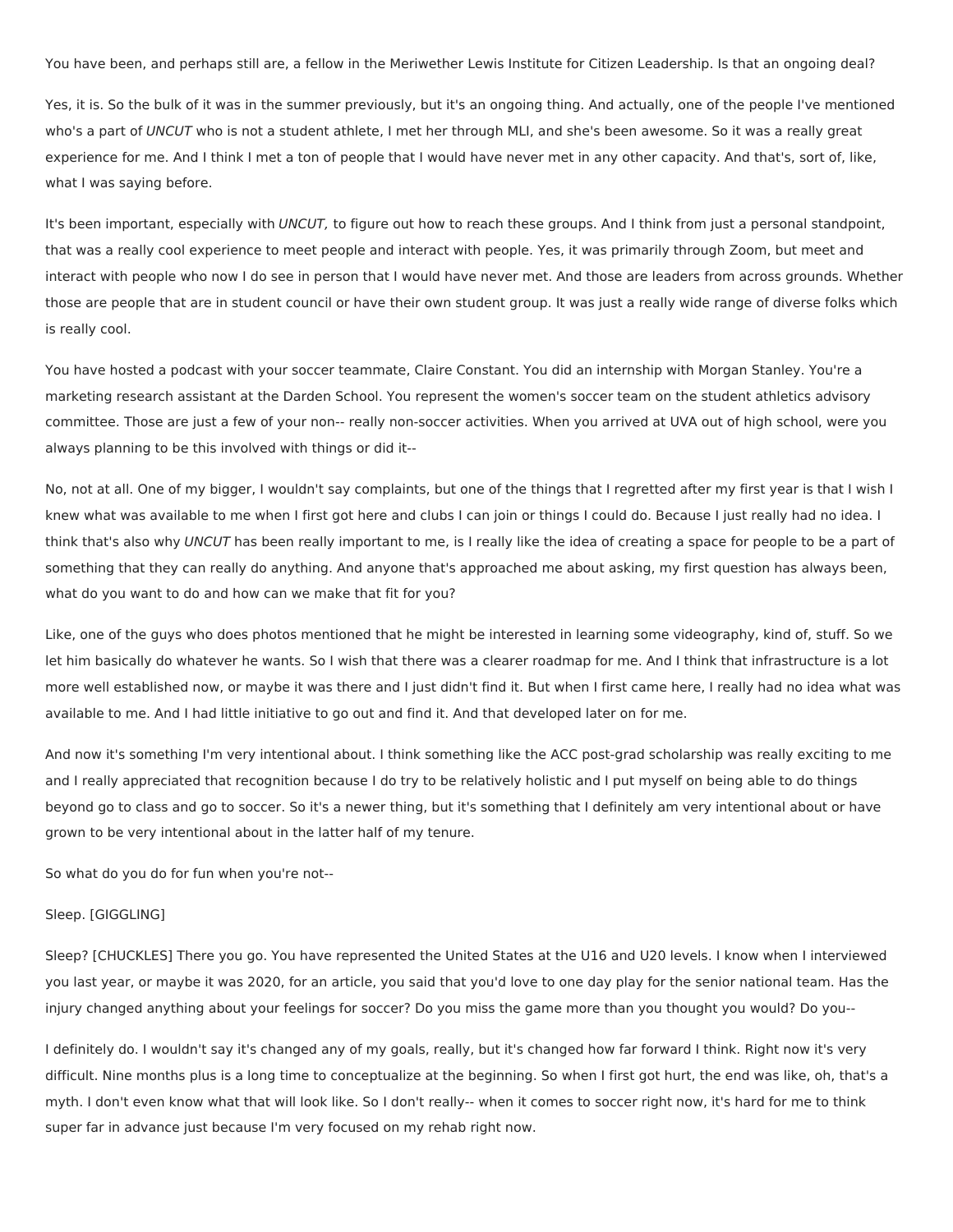So it's hard for me to articulate clearly what my long-term goals are because it's just hard to really see at this current moment. But I will definitely say, I miss playing more than I-- I wouldn't even say more than I thought I would because I never really thought that this would happen, to be completely honest. But I've been reminded of how much I like playing, just in how much I've missed it. But I wouldn't say that's necessarily surprising or anything. It's just-- it just is.

UVA continues to pursue its first NCAA title in women's soccer year in year out. It's one of the nation's best programs. I'm going to proceed with the assumption that you will be back with the team in pre-season and playing this fall. What-- obviously, there were some significant losses with Deonna moving on. But you return a lot of talent too. What are your thoughts on what will be your, I guess, your fifth, the fifth team you've played on at UVA?

Yes. I think every year I'm always like, oh, this team's going to be so good I think I say that every year, and I always get really excited. Again, it's a little bit different for me right now just because I'm not in training every single day. But from what I do see and what I am around in film and things like that and obviously, I know these people very intimately, I think it's going to be a really good year. And I think it's an exciting time right now, especially the spring. You always get more time to really do everything, training, lifting, watching film, just getting better. So it's, kind of, a funny thing for me right now to be at a different vantage point. But at the same time, I can observe a little bit more than I ever have. So maybe I would have felt this the previous years. But right now, I just think it's an exciting time to be on this team and watch what's going on and how people develop. And I think the fall is going to be really, really good time for us. So I'm really excited. And like you said, I too am proceeding with the assumption that I will be able to play then.

Good. Well, good luck. Good luck with your rehab.

Thank you.

Good luck with your studies. The first of your-- OK, so get the first of your two degrees in a little more than a month, maybe six weeks or so. So good.

So soon. [GIGGLES]

Yeah, time flies. But anyway, thanks. Thanks for your time.

Thank you.

And look forward to seeing you back on the pitch.

Thanks so much.

All right. Take care.

[MUSIC PLAYING]